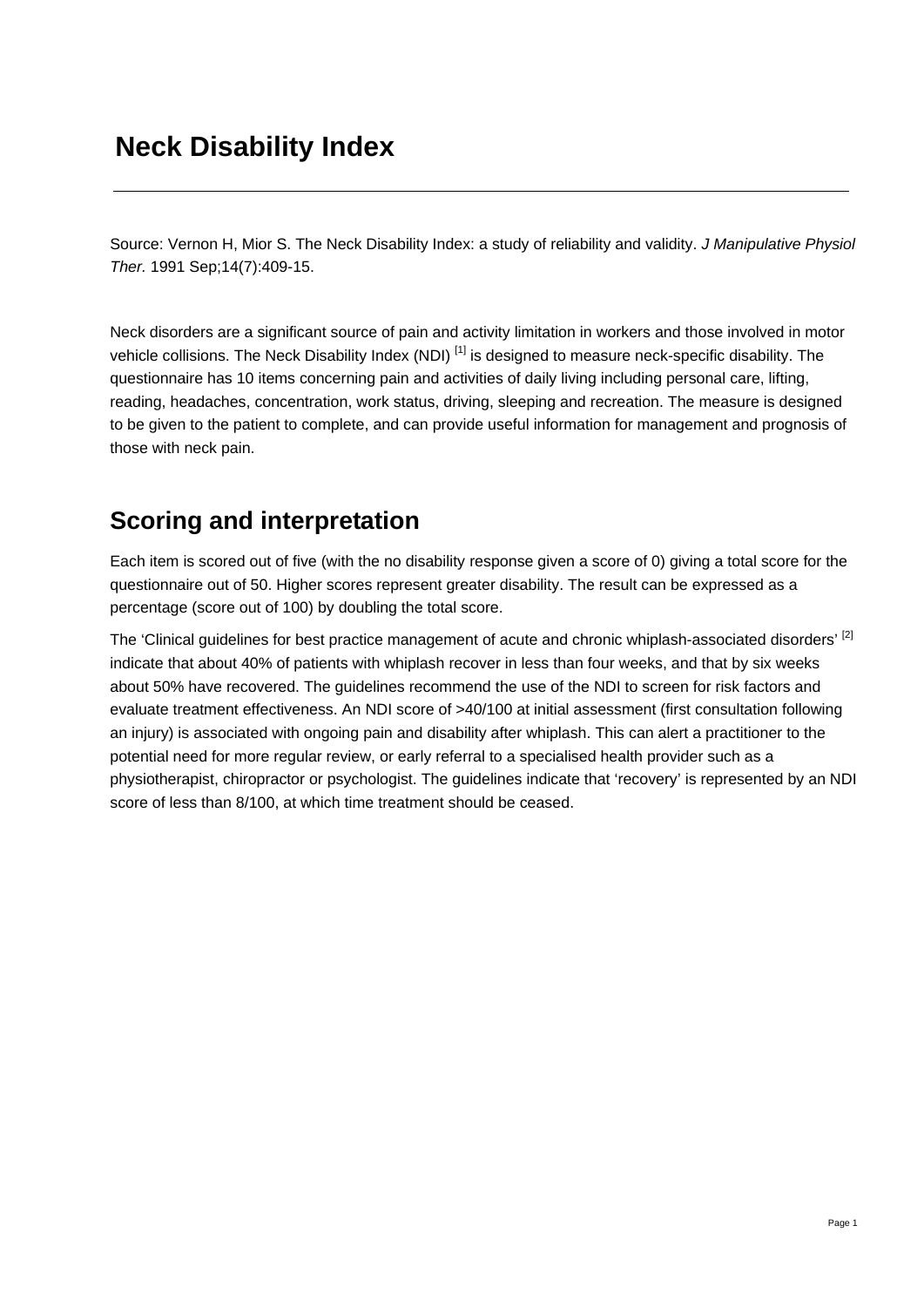## **Neck Disability Index**

### **Instructions**

This questionnaire has been designed to give your health practitioner information as to how your neck pain has affected your ability to manage in everyday life. Please answer every section and mark in each section only the ONE box which applies to you. We realise you may consider that two of the statements in any one section relate to you, but please just mark the box which most closely describes your problem.

### **Section 1 – Pain intensity**

- $\Box$  I have no pain at the moment.
- $\Box$  The pain is very mild at the moment.
- $\Box$  The pain is moderate at the moment.
- $\Box$  The pain is fairly severe at the moment.
- $\Box$  The pain is very severe at the moment.
- $\Box$  The pain is the worst imaginable at the moment.

#### **Section 2 – Personal care (washing, dressing)**

- $\Box$  I can look after myself normally without causing extra pain.
- $\Box$  I can look after myself normally but it causes extra pain.
- $\Box$  It is painful to look after myself and I am slow and careful.
- $\Box$  I need some help but manage most of my personal care.
- $\Box$  I need help every day in most aspects of self-care.
- $\Box$  I do not get dressed, I wash with difficulty and stay in bed.

#### **Section 3 – Lifting**

|                     |  | I can lift heavy weights without extra pain.                                                                                                   |
|---------------------|--|------------------------------------------------------------------------------------------------------------------------------------------------|
|                     |  | I can lift heavy weights but it gives extra pain.                                                                                              |
|                     |  | Pain prevents me from lifting heavy weights off<br>the floor, but I can manage if they are<br>conveniently positioned, for example on a table. |
|                     |  | Pain prevents me from lifting heavy weights,<br>but I can manage light to medium weights if<br>they are conveniently positioned.               |
|                     |  | I can lift very light weights.                                                                                                                 |
|                     |  | I cannot lift or carry anything at all.                                                                                                        |
| Section 4 - Reading |  |                                                                                                                                                |
|                     |  | I can read as much as I want to with no pain<br>in my neck.                                                                                    |
|                     |  | I can read as much as I want to with slight<br>pain in my neck.                                                                                |
|                     |  | I can read as much as I want with moderate                                                                                                     |
|                     |  | pain in my neck.                                                                                                                               |
|                     |  | I cannot read as much as I want because of<br>moderate pain in my neck.                                                                        |
|                     |  | I can hardly read at all because of severe<br>pain in my neck.                                                                                 |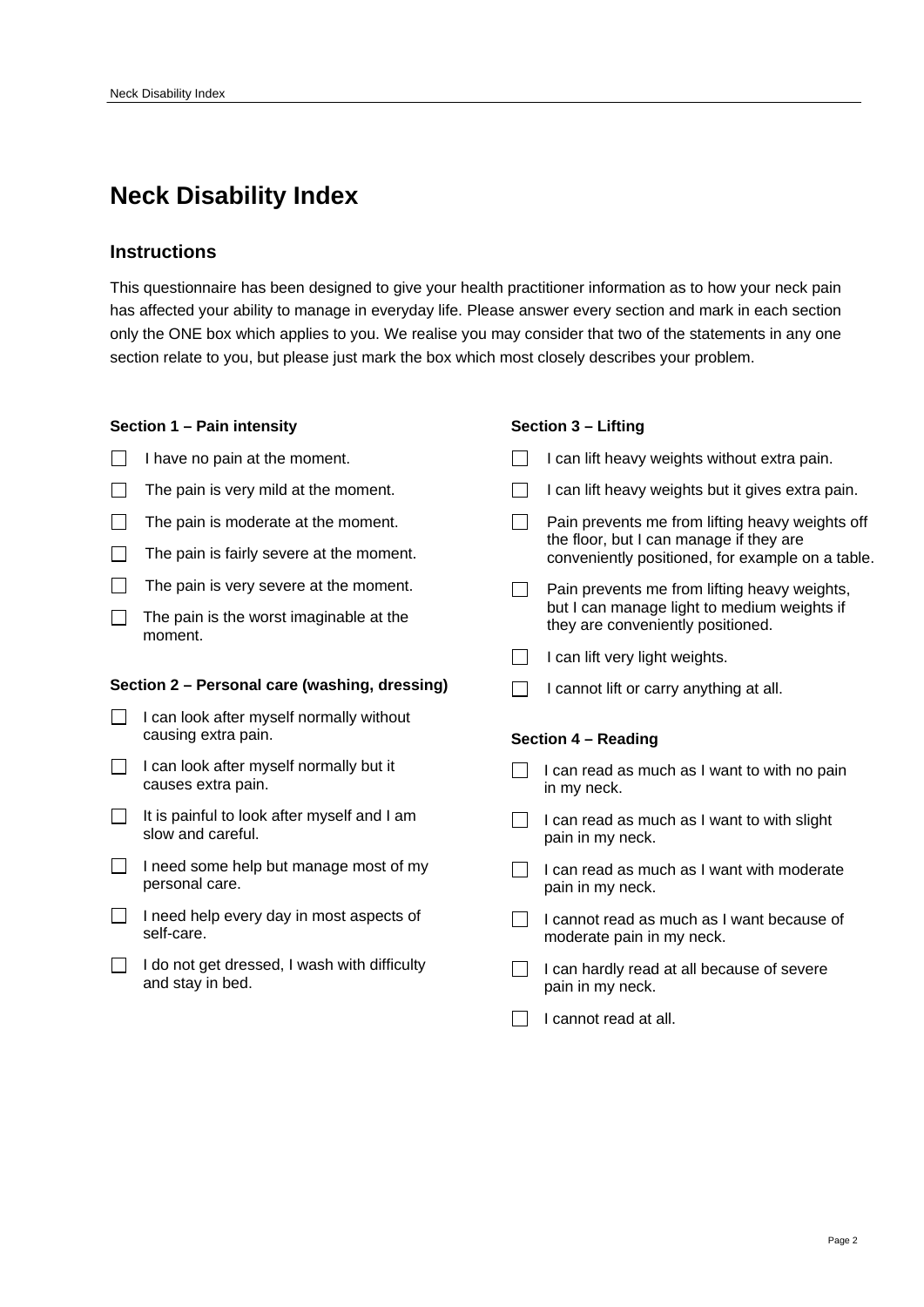#### **Section 5 – Headaches**

- $\Box$  I have no headaches at all.
- $\Box$  I have slight headaches which come infrequently.
- $\Box$  I have moderate headaches which come infrequently.
- $\Box$  I have moderate headaches which come frequently.
- $\Box$  I have severe headaches which come frequently
- $\Box$  I have headaches almost all the time.

### **Section 6 – Concentration**

- $\Box$  I can concentrate fully when I want to with no difficulty.
- $\Box$  I can concentrate fully when I want to with slight difficulty.
- $\Box$  I have a fair degree of difficulty in concentrating when I want to.
- $\Box$  I have a lot of difficulty in concentrating when I want to.
- $\Box$  I have a great deal of difficulty in concentrating when I want to.
- $\Box$  I cannot concentrate at all.

#### **Section 7 – Work**

- $\Box$  I can do as much work as I want to.
- $\Box$  I can only do my usual work, but no more.
- $\Box$  I can do most of my usual work, but no more.
- $\Box$  I cannot do my usual work.
- $\Box$  I can hardly do any work at all.
- $\Box$  I cannot do any work at all.

#### **Section 8 – Driving**

- $\Box$  I can drive my car without any neck pain.
- $\Box$  I can drive my car as long as I want with slight pain in my neck.
- $\Box$  I can drive my car as long as I want with moderate pain in my neck.
- $\Box$  I cannot drive my car as long as I want because of moderate pain in my neck.
- $\Box$  I can hardly drive at all because of severe pain in my neck.
- I cannot drive my car at all.

#### **Section 9 – Sleeping**

- $\Box$  I have no trouble sleeping.
- My sleep is slightly disturbed (less than 1 hr sleepless).
- $\Box$  My sleep is mildly disturbed (1-2 hrs sleepless).
- $\Box$  My sleep is moderately disturbed (2-3 hrs sleepless).
- $\Box$  My sleep is greatly disturbed (3-5 hrs sleepless).
- $\Box$  My sleep is completely disturbed (5-7 hrs sleepless).

#### **Section 10 – Recreation**

- $\Box$  I am able to engage in all my recreation activities with no neck pain at all.
- I am able to engage in all my recreation activities, with some pain in my neck.
- $\Box$  I am able to engage in most, but not all of my usual recreation activities because of pain in my neck.
- I am able to engage in a few of my usual recreation activities because of pain in my neck.
- $\Box$  I can hardly do any recreation activities because of pain in my neck.
- $\Box$  I cannot do any recreation activities at all.